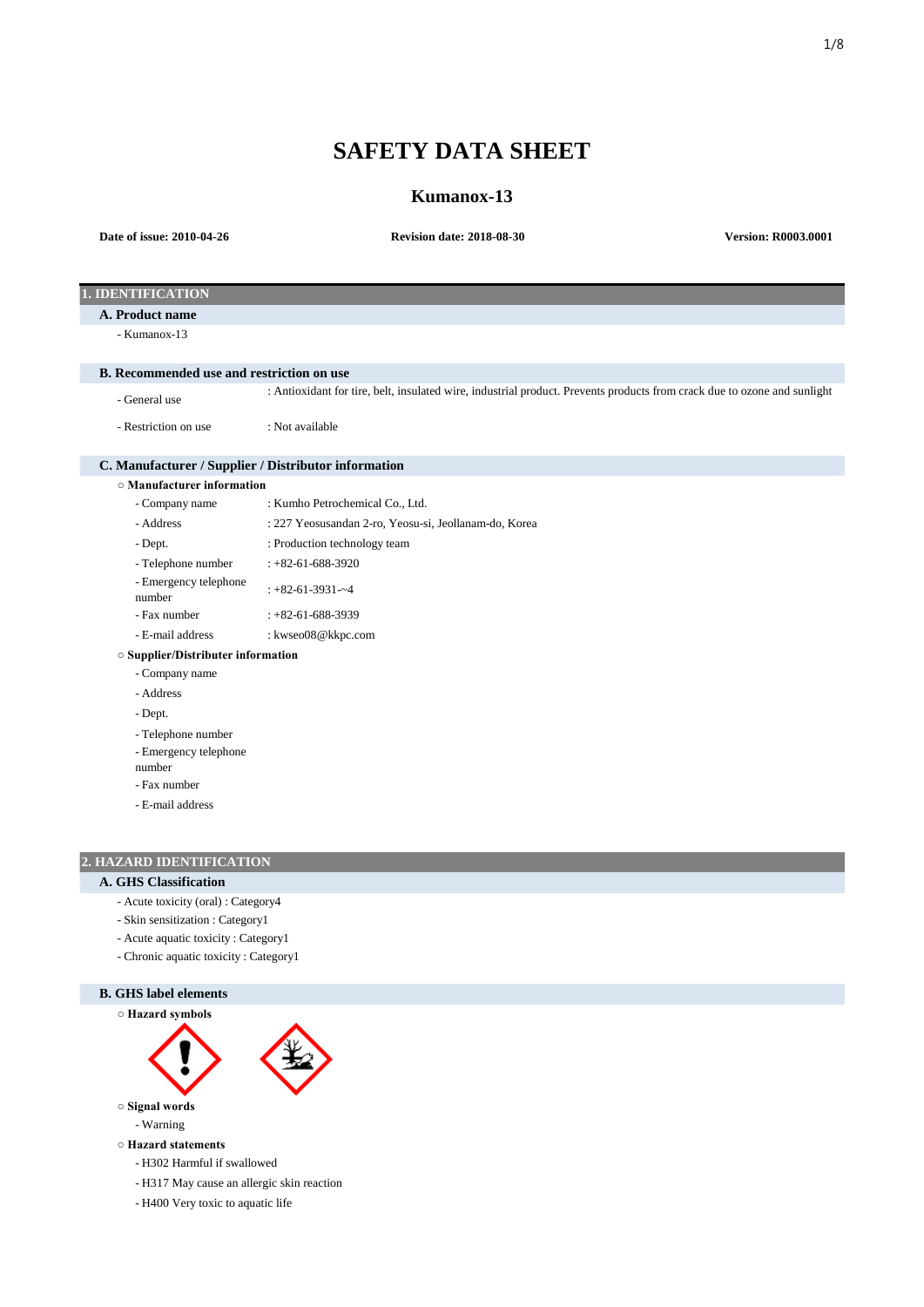## **○ Precautionary statements**

## **1) Prevention**

- P261 Avoid breathing dust/fume/gas/mist/vapours/spray.
- P264 Wash hands thoroughly after handling.
- P270 Do not eat, drink or smoke when using this product.
- P272 Contaminated work clothing should not be allowed out of the workplace.
- P273 Avoid release to the environment.
- P280 Wear protective gloves/protective clothing/eye protection/face protection.

### **2) Response**

- P301+P312 IF SWALLOWED: Call a POISON CENTER or doctor/physician if you feel unwell.
- P302+P352 IF ON SKIN: Wash with plenty of soap and water.
- P321 Specific treatment
- P330 Rinse mouth.
- P333+P313 If skin irritation or rash occurs: Get medical advice/attention.
- P363 Wash contaminated clothing before reuse.
- P391 Collect spillage.

## **3) Storage**

- Not applicable

## **4) Disposal**

- P501 Dispose of contents/container in accordance with local/regional/national/international regulation

## **C. Other hazards which do not result in classification : (NFPA Classification)**

- **NFPA grade (0 ~ 4 level)**
	- Health : 1, Flammability : 0, Reactivity : 0

## **3. COMPOSITION/INFORMATION ON INGREDIENTS**

| <b>Chemical Name</b>                                 | Trade names and Synonyms                                                                                                                                                                                                                                                                                                                                                                                                                                                                                                               | CAS No.        | Content(%) |
|------------------------------------------------------|----------------------------------------------------------------------------------------------------------------------------------------------------------------------------------------------------------------------------------------------------------------------------------------------------------------------------------------------------------------------------------------------------------------------------------------------------------------------------------------------------------------------------------------|----------------|------------|
| N-(1,3-Dimethylbutyl)-N '-phenyl-1,4-phenylendiamine | N-(1,3-dimethylbutyl)-N'-phenyl-<br>p-phenylenediamine; N-phenyl-<br>N'-(1,3-dimethyl butyl)-para-<br>phenylenediamine ; P-<br>phenylenediamine, N-(1,3-<br>dimethylbutyl)-N'-phenyl-;                                                                                                                                                                                                                                                                                                                                                 | 793-24-8       | >98.5      |
| p-Aminodi-phenylamine                                |                                                                                                                                                                                                                                                                                                                                                                                                                                                                                                                                        | $101 - 54 - 2$ | < 0.7      |
| N-(1-Methylethyl)-N'-phenyl-1,4-benzenediamine       | N-Isopropyl-N'-phenyl-1,4-<br>phenylenediamine; 4-<br>(Isopropylamino)diphenylamine;<br>N-(1-Methylethyl)-N-phenyl-1,4-<br>benzenediamine; N-Isopropyl-N'-<br>Phenyl-p-phenylenediamine; 1,4-<br>Benzenediamine, N1-(1-<br>methylethyl)-N4-phenyl-; 1,4-<br>Benzenediamine, N-(1-<br>methylethyl)-N'-phenyl-; 1,4-<br>Benzenediamine, N-(1-<br>methylethyl)-N'-phenyl-;<br>PHENYLENE-1,4-DIAMINE, N-<br>PHENYL-N'-ISOPROPYL-; N-<br>(1-METHYLETHYL)-N'-<br>PHENYL-1,4-<br><b>BENZENEDIAMINE</b> ; 4-<br>(Isopropylamino)diphenylamine; | 101-72-4       | < 0.7      |
| N-Phenylbenzenamine                                  | Benzenamine, N-phenyl-; N-<br>Phenylbenzenamine; N-<br>Phenylaniline; Amino diphenyl;<br>Anilinobenzene; Benzene,<br>(phenylamino) $-$ ; N,N $-$<br>Diphenylamine:                                                                                                                                                                                                                                                                                                                                                                     | 122-39-4       | < 0.1      |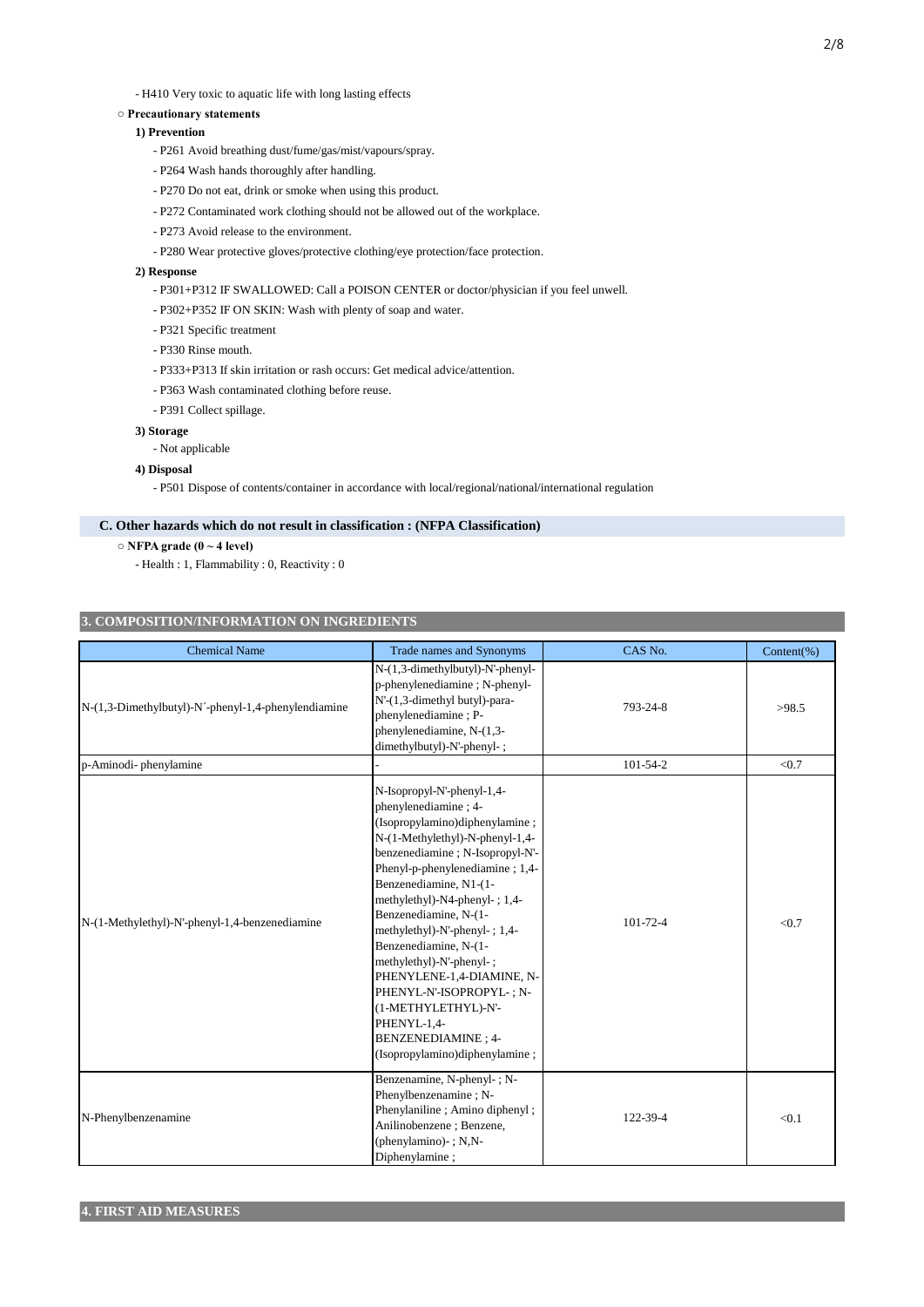## **A. Eye contact**

- Do not rub your eyes.
- Immediately flush eyes with plenty of water for at least 15minutes and call a doctor/physician.

### **B. Skin contact**

- Flush skin with plenty of wter for at least 15 minutes while removing contaminated clothing and shoes.
- Laundering enough contaminated clothing before reuse.
- Go to the hospital immediately if symptoms(flare, irritate) occur.
- Wash thoroughly after handling.

### **C. Inhalation contact**

- When exposed to large amounts of steam and mist, move to fresh air.
- Take specific treatment if needed.

## **D. Ingestion contact**

- About whether I should induce vomiting Take the advice of a doctor.
- Rinse your mouth with water immediately.

## **E. Delayed and immediate effects and also chronic effects from short and long term exposure**

- Not available

## **F. Notes to physician**

- Notify medical personnel of contaminated situations and have them take appropriate protective measures.

## **5. FIREFIGHTING MEASURES**

## **A. Suitable (Unsuitable) extinguishing media**

- Dry chemical, carbon dioxide, regular foam extinguishing agent, spray
- Avoid use of water jet for extinguishing

### **B. Specific hazards arising from the chemical**

- Not available

## **C. Special protective actions for firefighters**

- Keep unauthorized personnel out.
- Withdraw immediately in case of rising sound from venting safety devices or discoloration of tank.
- Notify your local firestation and inform the location of the fire and characteristics hazard.
- Using a unattended and water devices in case of large fire and leave alone to burn if you do not imperative.
- Keep containers cool with water spray.
- Fine powder may cause ignition.

### **6. ACCIDENTAL RELEASE MEASURES**

## **A. Personal precautions, protective equipment and emergency procedures**

- Ventilate closed spaces before entering.
- Move container to safe area from the leak area.
- Remove all sources of ignition.
- Handling the damaged containers or spilled material after wearing protective equipment.
- Avoid dust formation.
- Moist with water to prevent dust scattering.
- Avoid skin contact and inhalation.
- Cleanup and disposal under expert supervision is advised.

## **B. Environmental precautions**

- Prevent runoff and contact with waterways, drains or sewers.
- If large amounts have been spilled, inform the relevant authorities.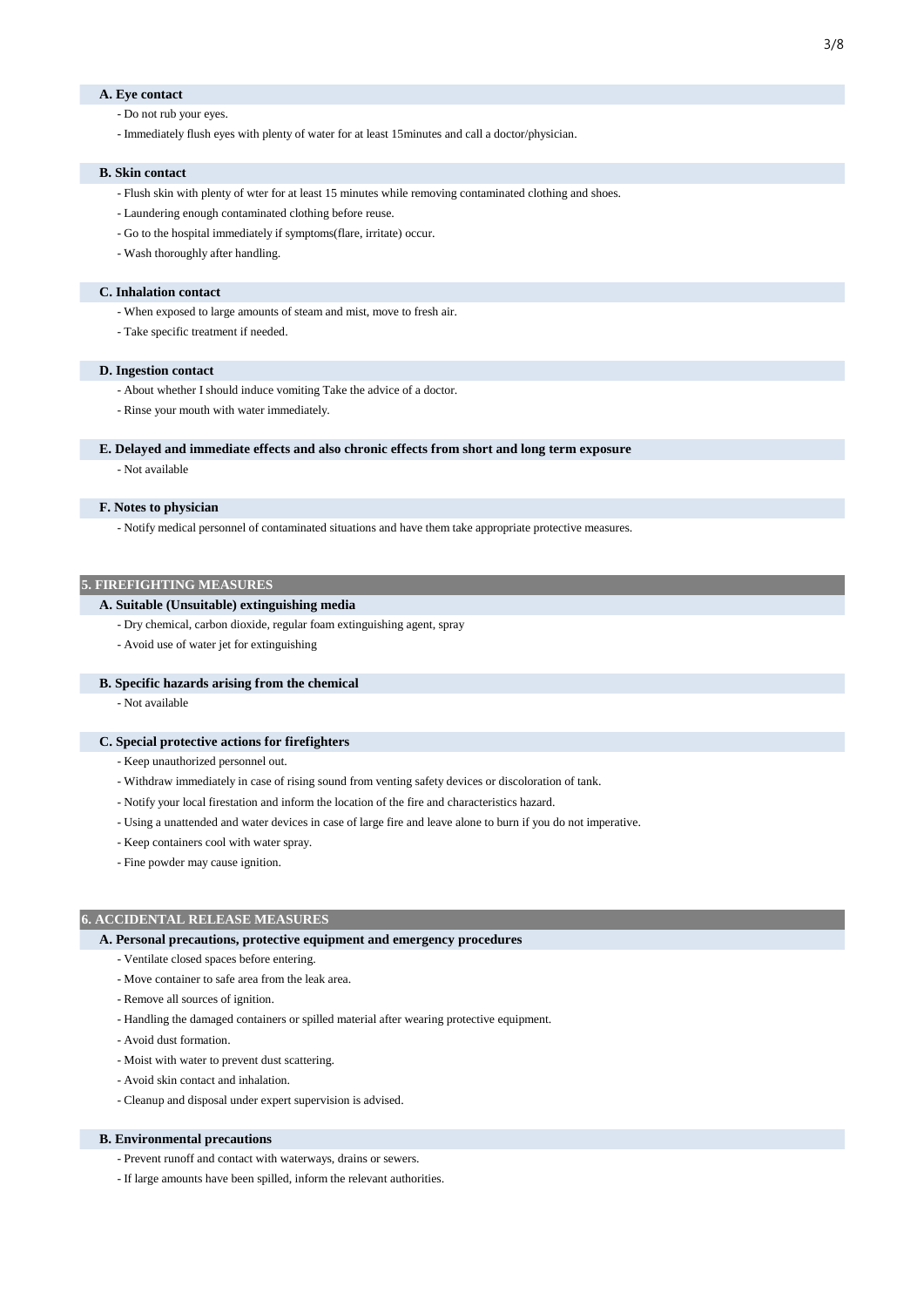### **C. Methods and materials for containment and cleaning up**

- Large spill : Stay upwind and keep out of low areas. Dike for later disposal.
- Notification to central government, local government. When emissions at least of the standard amount
- Dispose of waste in accordance with local regulation.
- Appropriate container for disposal of spilled material collected.
- Dust spills : Cover dust spills with plastic sheet or waterproof cloth to minimize spreading and avoid contact with water.
- Small liquid state spills: Appropriate container for disposal of spilled material collected.
- For disposal of spilled material in appropriate containers collected and clear surface.
- Avoid entering to sewers or water system.
- Prevent the influx to waterways, sewers, basements or confined spaces.

## **7. HANDLING AND STORAGE**

### **A. Precautions for safe handling**

- Avoid direct physical contact.
- Comply with all applicable laws and regulations for handling
- Do not handle until all safety precautions have been read and understood.
- Operators should wear antistatic footwear and clothing.
- Minimize occurrence of dust and accumulation.`

### **B. Conditions for safe storage, including any incompatibilities**

- Check regularly for leaks.

- Do not use damaged containers.
- Do not apply direct heat.
- Save applicable laws and regulations.
- Collected them in sealed containers.
- Do not eat, drink or smoke when using this product.
- Store away from water and sewer.

## **8. EXPOSURE CONTROLS/PERSONAL PROTECTION**

## **A. Exposure limits**

## **○ ACGIH TLV**

- [N-Phenylbenzenamine] : TWA, 10 mg/m3

**○ OSHA PEL**

- [N-Phenylbenzenamine] : TWA, 10 mg/m3

## **B. Engineering controls**

- A system of local and/or general exhaust is recommended to keep employee exposures above the Exposure Limits. Local exhaust ventilation is generally preferred because it can control the emissions of the contaminant at its source, preventing dispersion of it into the general work area. The use of local exhaust ventilation is recommended to control emissions near the source.

### **C. Individual protection measures, such as personal protective equipment**

### **○ Respiratory protection**

- Under conditions of frequent use or heavy exposure, Respiratory protection may be needed.
- Respiratory protection is ranked in order from minimum to maximum.
- Consider warning properties before use.
- Dust, mist, fume-purifying respiratory protection
- Any air-purifying respirator with a corpuscle filter of high efficiency
- Any respiratory protection with a electromotion fan(for dust, mist, fume-purifying)
- Self-contained breathing apparatus with a corpuscle filter of high efficiency

- For Unknown Concentration or Immediately Dangerous to Life or Health : Any supplied-air respirator with full facepiece and operated in a pressure-demand or other positive-pressure mode in combination with a separate escape supply. Any self-contained breathing apparatus with a full facepiece.

- **Eye protection**
	- Wear primary eye protection such as splash resistant safety goggles with a secondary protection face shield.
	- Provide an emergency eye wash station and quick drench shower in the immediate work area.

## **○ Hand protection**

- Wear appropriate glove.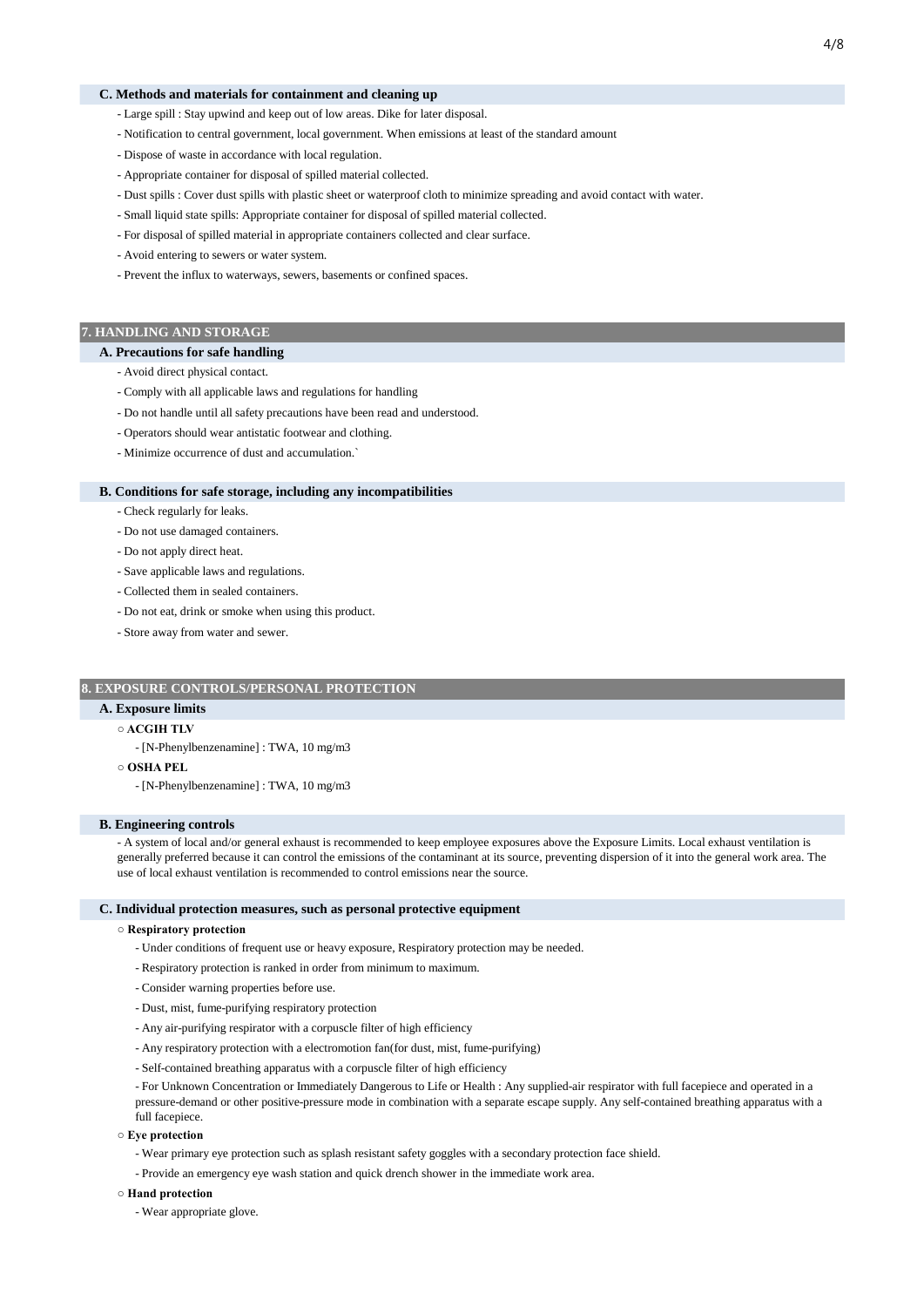## **○ Skin protection**

- Wear appropriate clothing.

**9. PHYSICAL AND CHEMICAL PROPERTIES**

**○ Others**

- Not available

| A. Appearance                                   |                                                          |
|-------------------------------------------------|----------------------------------------------------------|
| - Appearance                                    | Solid                                                    |
| - Color                                         | Purple                                                   |
| B. Odor                                         | Aromatic odor                                            |
| C. Odor threshold                               | Not available                                            |
| D. pH                                           | Not available                                            |
| E. Melting point/Freezing point                 | $49^{\circ}$ C                                           |
| F. Initial Boiling Point/Boiling Ranges         | 163-165 °C (0.133kPa)                                    |
| G. Flash point                                  | 202°C (Closed cup)                                       |
| H. Evaporation rate                             | Not available                                            |
| I. Flammability(solid, gas)                     | Not available                                            |
| J. Upper/Lower Flammability or explosive limits | Not available                                            |
| K. Vapour pressure                              | 0.0000066 hPa $(25 °C)$                                  |
| L. Solubility                                   | $1$ mg/L (50 $\degree$ C, water), hydrocarbons : soluble |
| M. Vapour density                               | Not available                                            |
| N. Specific gravity(Relative density)           | 0.995(50°C)                                              |
| O. Partition coefficient of n-octanol/water     | Not available                                            |
| P. Autoignition temperature                     | ca. $500^{\circ}$ C (for powder)                         |
| Q. Decomposition temperature                    | Not available                                            |
| R. Viscosity                                    | 27-38 mPa.s $(60^{\circ}C)(Dynamic)$                     |
| S. Molecular weight                             | 268.4                                                    |

## **10. STABILITY AND REACTIVITY**

## **A. Chemical Stability**

- This material is stable under recommended storage and handling conditions.

## **B. Possibility of hazardous reactions**

- Hazardous Polymerization will not occur.

## **C. Conditions to avoid**

- Avoid contact with incompatible materials and condition.
- Avoid : Accumulation of electrostatic charges, Heating, Flames and hot surfaces

## **D. Incompatible materials**

- Strong oxidizing agent

## **E. Hazardous decomposition products**

- Carbon monoxide, nitrogen oxides.

## **11. TOXICOLOGICAL INFORMATION**

## **A. Information on the likely routes of exposure**

- **(Respiratory tracts)**
- Not available
- **(Oral)**
	- Harmful if swallowed
- **(Eye·Skin)**
	- May cause an allergic skin reaction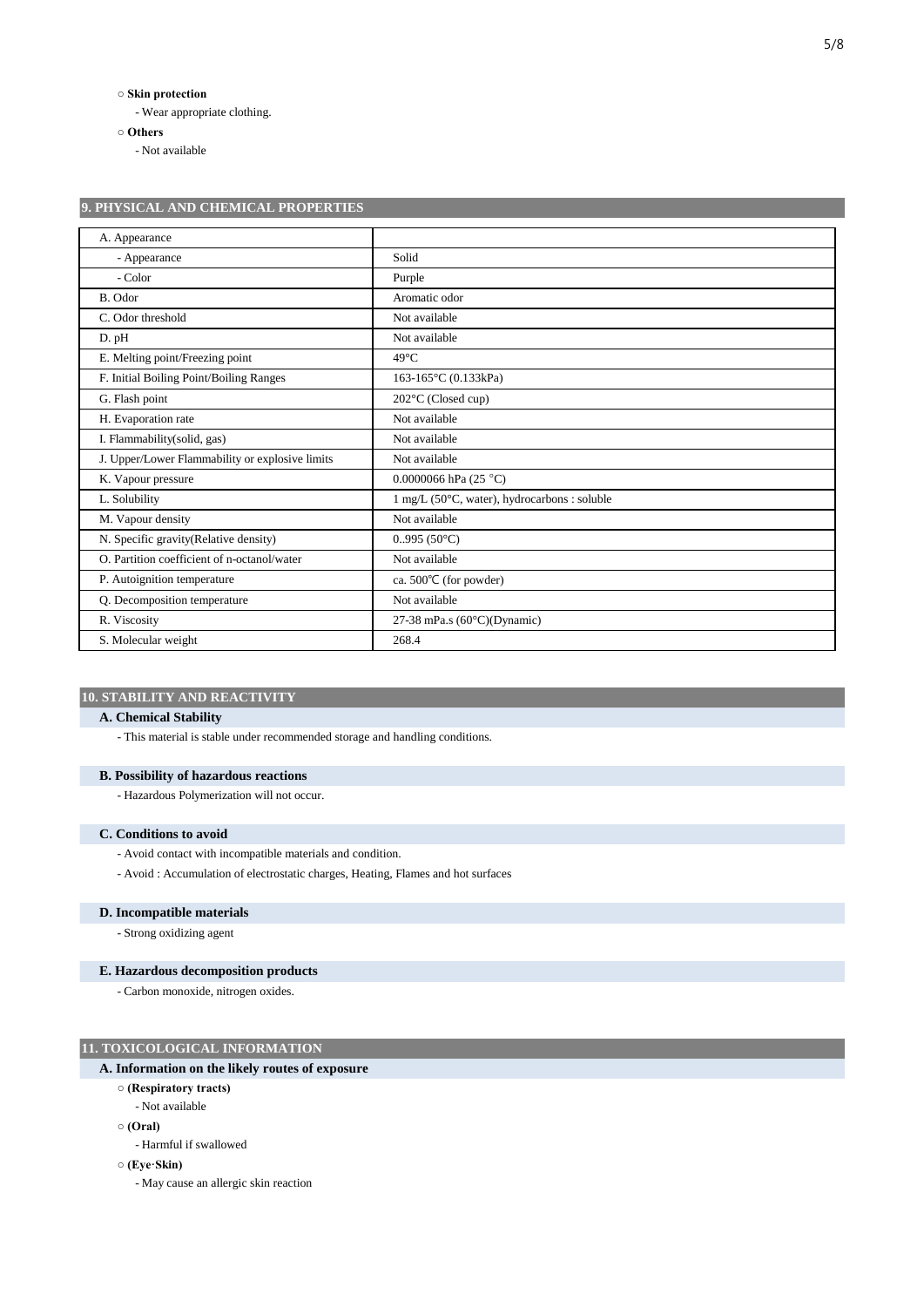## **B. Delayed and immediate effects and also chronic effects from short and long term exposure**

**○ Acute toxicity**

## **\* Oral - ATE MIX : 300mg/kg~2000mg/kg**

- [N-(1,3-Dimethylbutyl)-N´-phenyl-1,4-phenylendiamine] : LD50 893 ㎎/㎏ Rat
- [p-Aminodi- phenylamine] : LD50 1000 ㎎/㎏ Rat
- [N-(1-Methylethyl)-N'-phenyl-1,4-benzenediamine] : LD50 555 ㎎/㎏ Rat
- [N-Phenylbenzenamine] : LD50 1120 ㎎/㎏ Rat

## **\* Dermal - ATE MIX : >5000mg/kg**

- [N-(1,3-Dimethylbutyl)-N´-phenyl-1,4-phenylendiamine] : LD50 7940 ㎎/㎏ Rabbit
- [p-Aminodi- phenylamine] : LD50 > 5000 ㎎/㎏ Rabbit
- [N-(1-Methylethyl)-N'-phenyl-1,4-benzenediamine] : LD50 7500 ㎎/㎏ Rabbit
- [N-Phenylbenzenamine] : LD50 2000 ㎎/㎏ Rabbit
- **\* Inhalation ATE MIX : Not available**

### - Not available

**○ Skin corrosion/irritation**

- Not available

### **○ Serious eye damage/irritation**

### - Not available

### **○ Respiratory sensitization**

- Not available

**○ Skin sensitization**

- May cause an allergic skin reaction

### **○ Carcinogenicity**

- **\* IARC**
	- Not available

### **\* OSHA**

- Not available
- **\* ACGIH**

- [N-Phenylbenzenamine] : A4

### **\* NTP**

- Not available
- **\* EU CLP**
	- Not available

## **○ Germ cell mutagenicity**

- Not available
- **Reproductive toxicity**
	- Not available

## **○ STOT-single exposure**

- Not available

**○ STOT-repeated exposure**

### - Not available

**○ Aspiration hazard**

- Not available

## **12. ECOLOGICAL INFORMATION**

# **A. Ecotoxicity**

## **○ Fish**

- [N-(1,3-Dimethylbutyl)-N´-phenyl-1,4-phenylendiamine] : LC50 0.14 ㎎/ℓ 96 hr
- [p-Aminodi- phenylamine] : LC50 75.233 ㎎/ℓ 96 hr
- [N-Phenylbenzenamine] : LC50 3.79 ㎎/ℓ 96 hr

### **○ Crustaceans**

- [N-(1,3-Dimethylbutyl)-N´-phenyl-1,4-phenylendiamine] : EC50 0.82 ㎎/ℓ 48 hr
- [p-Aminodi- phenylamine] : EC50 0.370 ㎎/ℓ 48 hr Daphnia magna

## **○ Algae**

- [p-Aminodi- phenylamine] : EC50 2.4 ㎎/ℓ 72 hr
- [N-Phenylbenzenamine] : ErC50 0.36 ㎎/ℓ 72 hr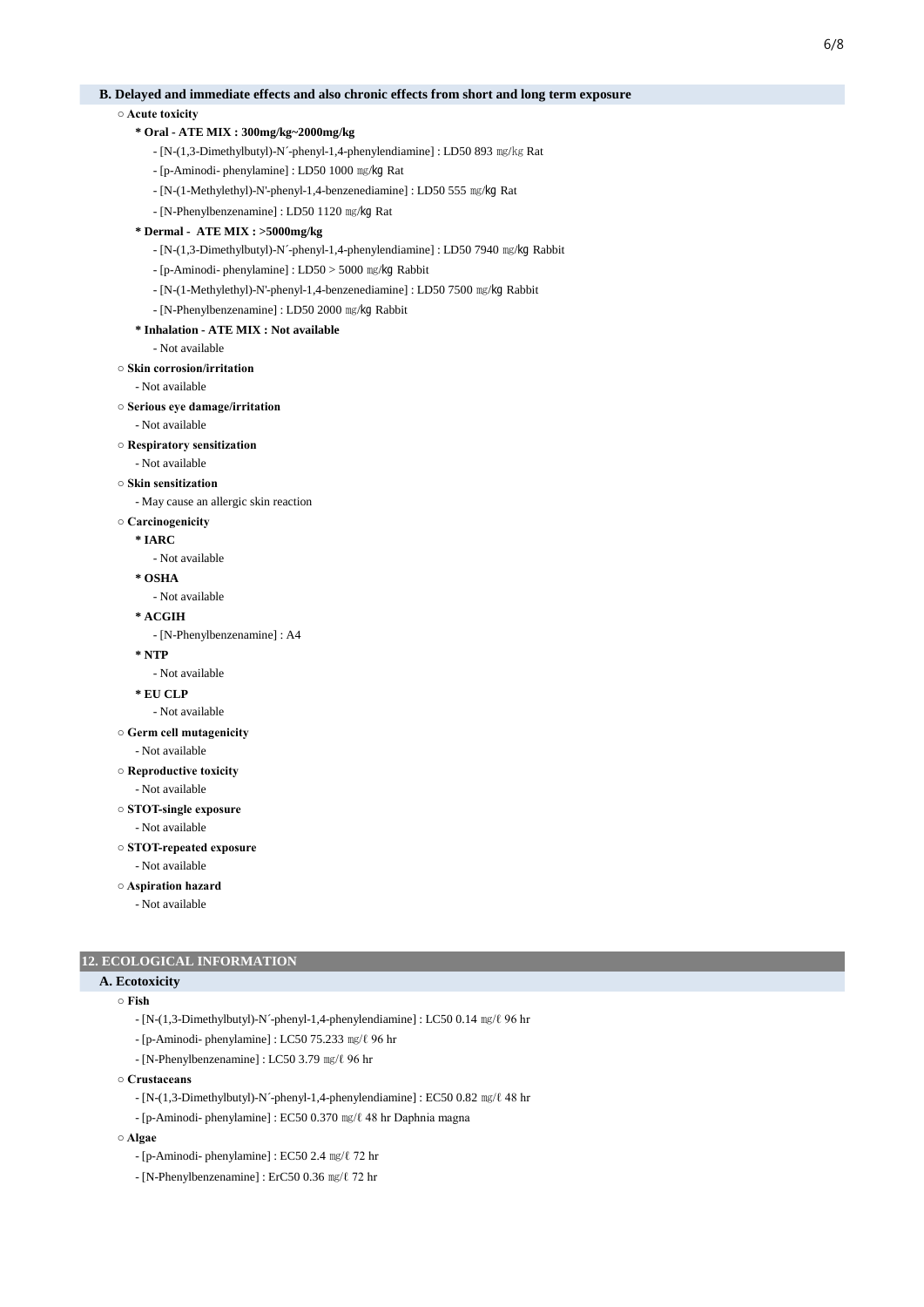## **B. Persistence and degradability**

- **Persistence**
	- [p-Aminodi- phenylamine] : log Kow 1.82 (Estimates)
- **Degradability**
	- Not available

### **C. Bioaccumulative potential**

- **Bioaccumulative potential**
	- [p-Aminodi- phenylamine] : BCF 5
	- [N-(1-Methylethyl)-N'-phenyl-1,4-benzenediamine] : BCF 170
	- [N-Phenylbenzenamine] : BCF 253
- **Biodegration**
	- [N-(1,3-Dimethylbutyl)-N´-phenyl-1,4-phenylendiamine] : 26.5 (%) 28 day ((Aerobic, Mainly domestic wastewater))

- [N-(1-Methylethyl)-N'-phenyl-1,4-benzenediamine] : 98 (%) 0.917 day ((Aerobic, Mississippi River water, 98 % primary degradation both in sterile and biologically active river water))

### **D. Mobility in soil**

- [p-Aminodi- phenylamine] : Koc 486.41

### **E. Other adverse effects**

- Not available

## **13. DISPOSAL CONSIDERATIONS**

### **A. Disposal methods**

- Since more than two kinds of designated waste is mixed, it is difficult to treat seperately, then can be reduction or stabilization by incineration or similar process.

- If water separation is possible, pre-process with Water separation process.
- Dispose by incineration.
- Do disposal as neutralization, hydrolysis and oxidation-reduction.
- High temperature incinerating, high-temperature melt processing will be landfilled
- Solidification processing.

### **B. Special precautions for disposal**

- The user of this product must disposal by oneself or entrust to waste disposer or person who other's waste recycle and dispose, person who establish and operate waste disposal facilities.

- Dispose of waste in accordance with all applicable laws and regulations.

## **14. TRANSPORT INFORMATION**

### **A. UN No. (IMDG)**

- 3077

## **B. Proper shipping name**

- Environmentally hazardous substances, solid, n.o.s.

## **C. Hazard Class**

- 9

## **D. IMDG Packing group**

- Ⅲ

## **E. Marine pollutant**

- Applicable

### **F. Special precautions for user related to transport or transportation measures**

- Local transport follows in accordance with Dangerous goods Safety Management Law.

- Package and transport follow in accordance with Department of Transportation (DOT) and other regulatory agency requirements.
- EmS FIRE SCHEDULE : F-A (General fire schedule)